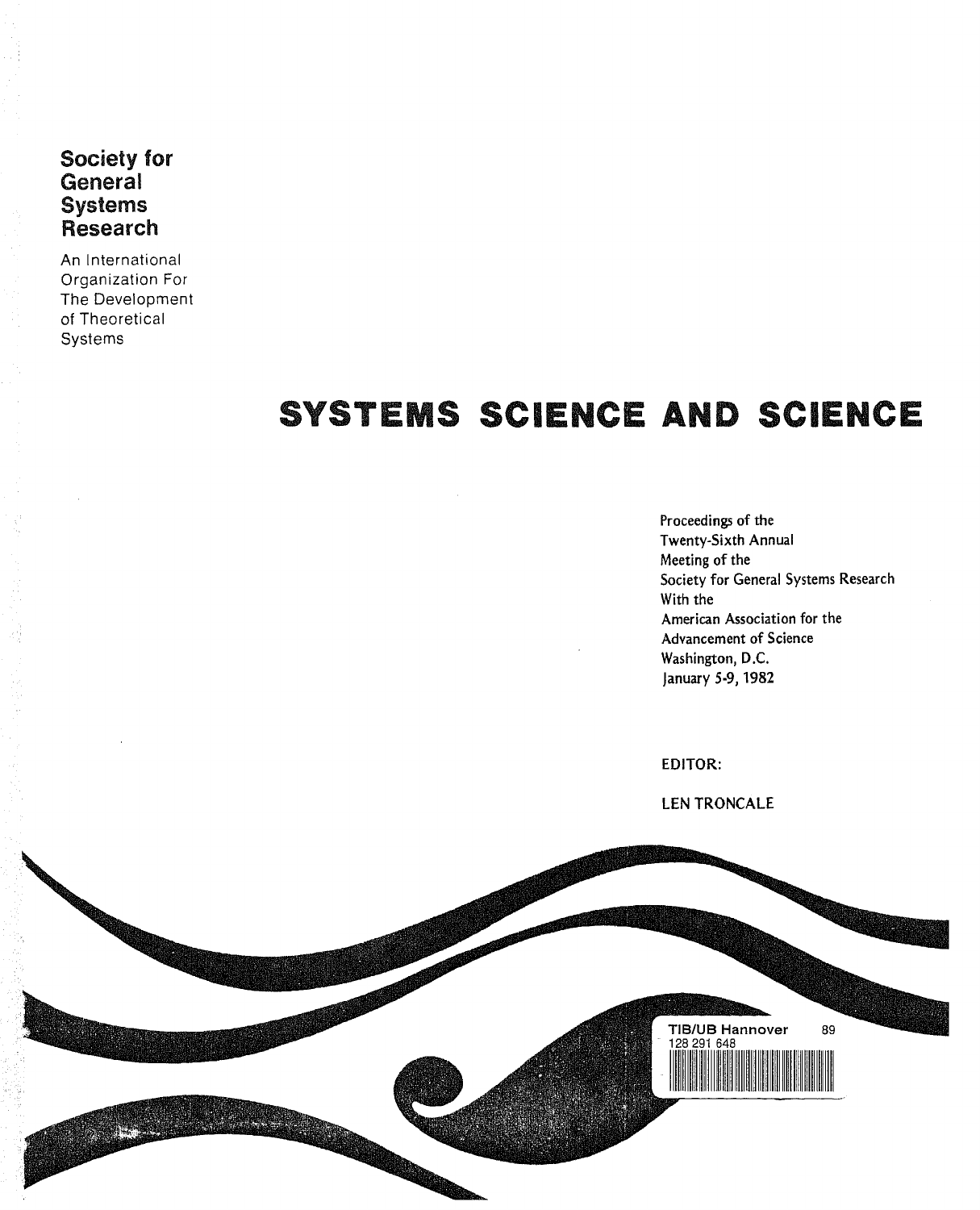## TABLE OF CONTENTS

| Preface .<br>i.                                                                                                                                                                                                                                    |
|----------------------------------------------------------------------------------------------------------------------------------------------------------------------------------------------------------------------------------------------------|
| Table of Contents - Overview<br>v                                                                                                                                                                                                                  |
| Table of Contents<br>. <i>.</i> vii                                                                                                                                                                                                                |
| Introduction<br>. <i>. .</i> xiii                                                                                                                                                                                                                  |
| PART I:<br>THE STUDY OF PHYSICAL AND NATURAL SYSTEMS                                                                                                                                                                                               |
| SYSTEMS METHODOLOGY IN THE PHYSICAL AND BIOLOGICAL SCIENCES 501<br>SECTION A.                                                                                                                                                                      |
| Davydov Solitons on Alpha-Helix Protein<br>by Alwyn C. Scott $\ldots$ ,<br>. . 503<br>$\mathbf{a}$ , and $\mathbf{a}$ , and $\mathbf{a}$ , and $\mathbf{a}$                                                                                        |
| Methodological Aspects of Model Validation: A Model of the Human<br>Renal-Artificial Kidney System<br>by M.S. Leaning, R.J. Uttamsingh, E.R. Carson, C. Cobelli, and L. Finkelstein 508                                                            |
| Reproductive Microsystems with Material Self-Assembly and Second Law<br>of Thermodynamics<br>by Koichiro Matsuno<br>$\ldots 517$                                                                                                                   |
| Methods of Simulating 3-D Tumor Growth and Treatment<br>by Werner Duchting and Thomas Vogelsaenger<br>. 523<br>$\begin{array}{cccccccccccccc} \bullet & \bullet & \bullet & \bullet & \bullet & \bullet & \bullet & \bullet & \bullet \end{array}$ |
| Information Theory Applied to the Study of Neural Codes<br>by A.F. Rocha and J.W.M. Bassani<br>. . 528                                                                                                                                             |
| System Dynamics Modeling of Behavior and of Physiological Correlates of Behavior<br>by W. Tom Bourbon, D. Mark Johns, and P. Steve Nussbaum<br>. 534                                                                                               |
| A General Survey of the Use of the Systems Approach in the Biological Sciences                                                                                                                                                                     |
|                                                                                                                                                                                                                                                    |
| . 551<br>SYSTEMS METHODOLOGY IN ECOLOGY, RESOURCES, AND ENERGY MANAGEMENT<br>SECTION B.                                                                                                                                                            |
| Uncertainty in Modeling the Environmental Fate of Mirex in Lake Ontario<br>. 553<br>by Efraim Halfon $\ldots$                                                                                                                                      |
| Structural Comparisons for Four Lake Ecosystem Models<br>. 559<br>by Robert W. Bosserman                                                                                                                                                           |
| Operational Optimization in Energy Management Through Production Rescheduling                                                                                                                                                                      |
| SYSTEMS METHODOLOGY IN ENGINEERING<br>SECTION C.                                                                                                                                                                                                   |
| Stratified Dynamic Concepts for Modeling and Designing Complex Systems                                                                                                                                                                             |
| Design of Service Delivery Systems<br>. 585<br>, which is a constant of the set of $\mathcal{A}$<br>by A. Wayne Wymore $\ldots$ , $\ldots$ , $\ldots$                                                                                              |
| A Theoretical Study on Configurations of Quality Control Systems<br>by Osamu Furukawa, Hideomi Ikeshoji, and Hideya Ishizuchi 596                                                                                                                  |
| Deadbeat Tracking in Linear Multivariable Systems: A Polynomial-Matrix Approach                                                                                                                                                                    |
| Systems Engineering Methodology: A Conceptual Phase Decision Model                                                                                                                                                                                 |
| Some Considerations about "Hard" and "Soft" Methodologies                                                                                                                                                                                          |

自我性感的。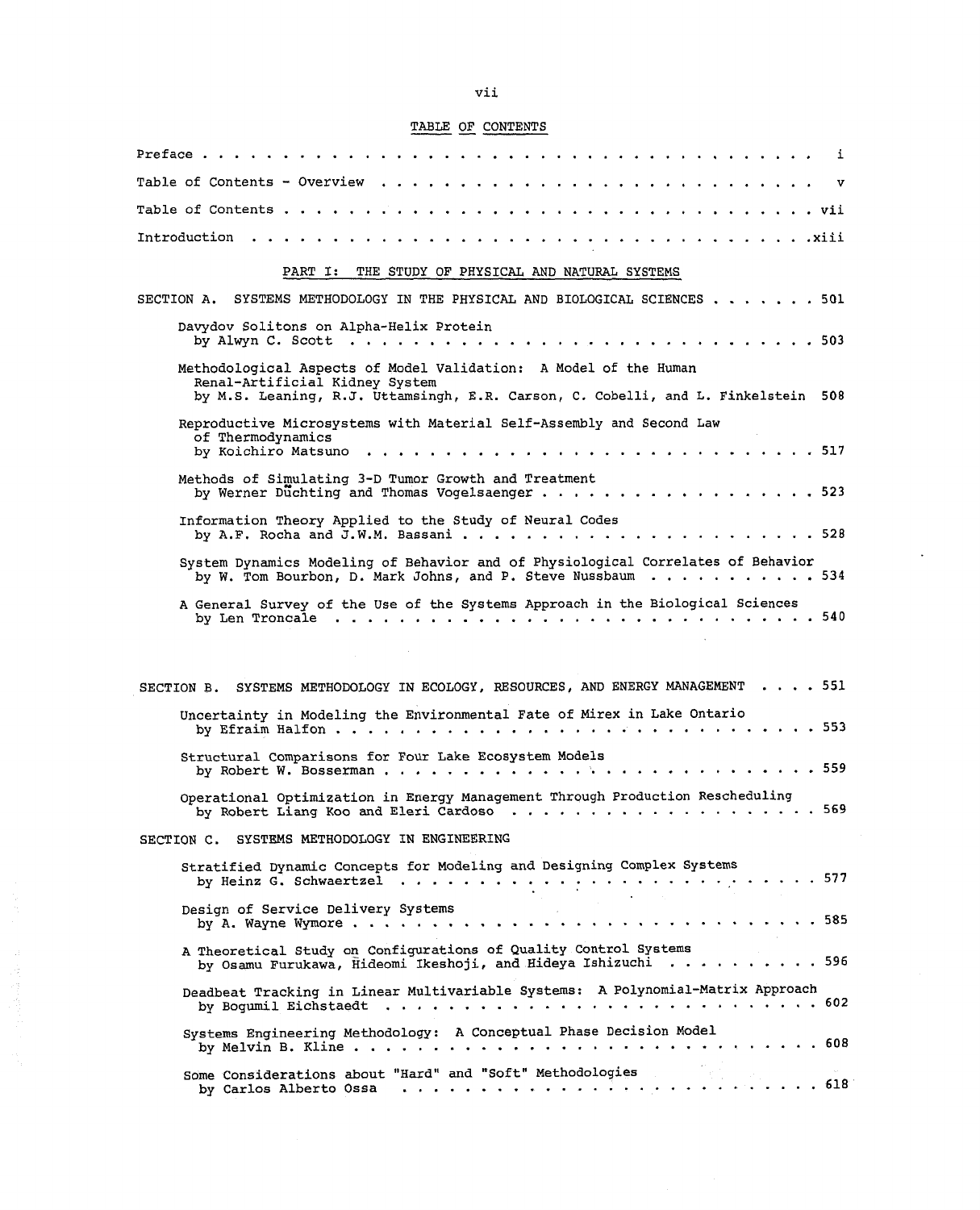## viii

## PART II: THE STUDY OF SOCIAL SYSTEMS

 $\hat{\sigma}_{\mu}$ 

 $\mathcal{L}_{\mathcal{A}}$ 

| SECTION A. SYSTEMS METHODOLOGY IN PSYCHIATRY AND PSYCHOLOGY. 621                                                                                      |
|-------------------------------------------------------------------------------------------------------------------------------------------------------|
| Introduction to Invited Symposium on Systems Methodology in Psychology/<br>Psychiatry                                                                 |
| Advances in Systems Methodology for Understanding the Human Knowledge<br>Process as an Evolving Evolutionary General System in Psychology and         |
| Psychiatry<br>by William Gray, Aristide H. Esser, and Lucille R. Gray. 625                                                                            |
| Computer Simulation of Dyadic Personal Interactions: A Partial Model of                                                                               |
| Family Homeostasis<br>by Karl E. Achenbach, Donald M. Keller, and Martin W. Denker 636                                                                |
| by James E. Durkin                                                                                                                                    |
| Timekeeper-Spouses who Contribute to Equilibrium States in Alcoholic<br>Family Systems                                                                |
|                                                                                                                                                       |
| SECTION B. SYSTEMS METHODOLOGY IN THE SOCIAL SCIENCES.<br>653                                                                                         |
| The Concept of Structure in the Theory of Social Systems                                                                                              |
| Normal and Dysfunctional Families: A Study of Quantitative Distinctions<br>in Organization                                                            |
| by Frederick Steier, M. Duncan Stanton, and Thomas C. Todd 663                                                                                        |
| Verifying Social Systems Theory in Practice: A Critique                                                                                               |
| Developing a Cybernetic Model of Culture in History                                                                                                   |
| "Asymmetry" Between Systems Methodology and Real-World Encounters: An<br>Existential Approach to its Resolution in the Social Worker-Client Situation |
|                                                                                                                                                       |
| Perspectives on Education in Systems Methodology                                                                                                      |
| Systems Concepts for Early Grades                                                                                                                     |
| Technical Education as a Frame for Systems Thinking                                                                                                   |
| A Generalized Learner Controlled Education System                                                                                                     |
| The Design and Development of a Systems-Based Degree Course                                                                                           |
| A Systems Research Based Curriculum for the Foundational Study of<br>Education and Society                                                            |
| Steps Toward a Systems Approach in an Undergraduate Introduction to<br>Literature Course in the Humanities                                            |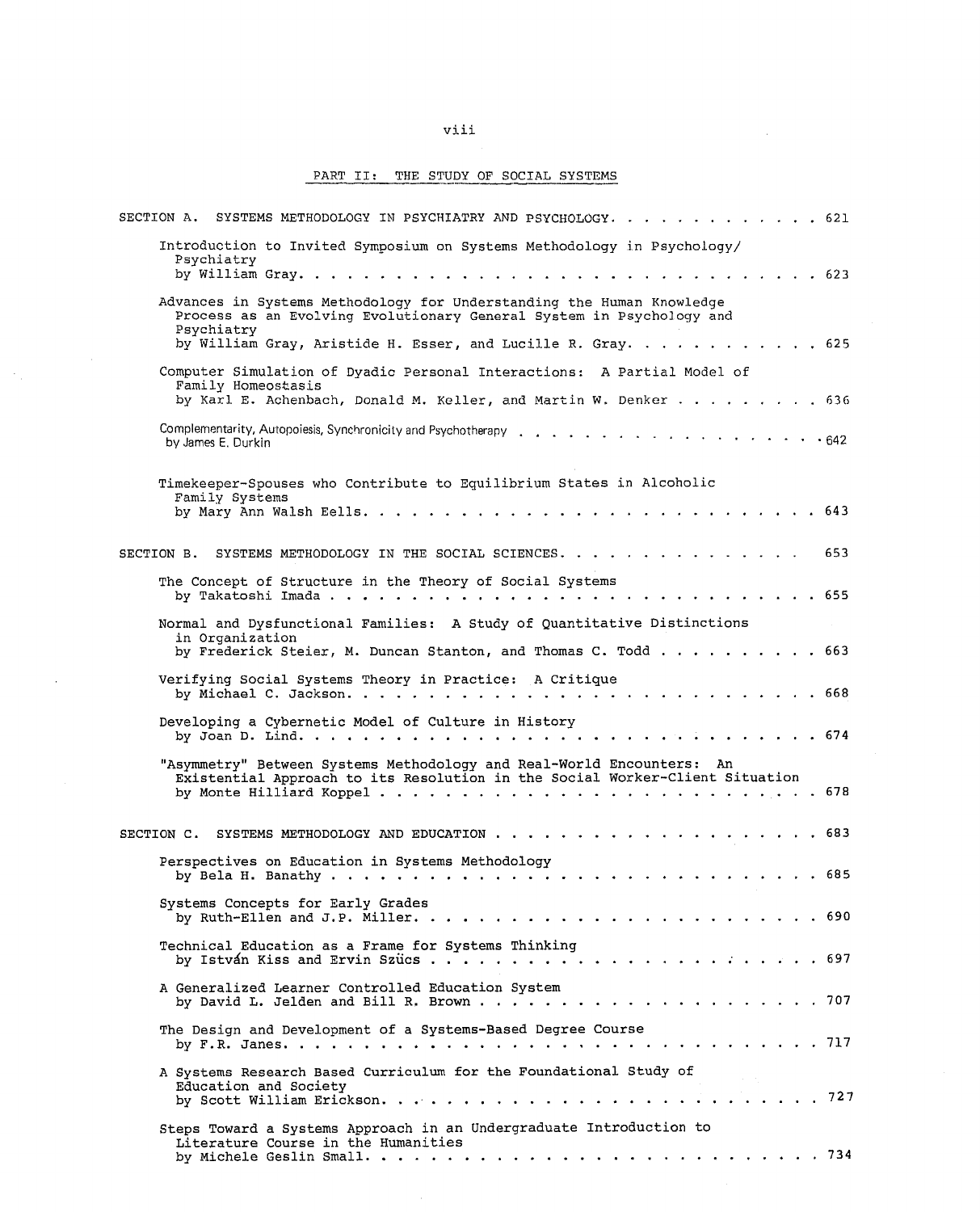| SECTION C.<br>SYSTEMS METHODOLOGY AND EDUCATION (CONTINUED)                                                          |  |
|----------------------------------------------------------------------------------------------------------------------|--|
| A General Systems Approach to Redesigning the Education System<br>740                                                |  |
| Applying New Findings from the Neurosciences to Education                                                            |  |
| Mathematics on the Right Side of the Brain?<br>by Preston C. Hammer<br>by Preston C. Hammer                          |  |
| Measuring Staff Perceptions with an Output Analysis Instrument:<br>Applications in Educational Institutions<br>759   |  |
| Musimple: Computer-Based Learning of 7-Sign Music Notation System<br>- 765                                           |  |
| Developing General Systems Literacy: Steps Toward an Undergraduate<br>Program in Systems Methodology                 |  |
| Guiding Educational Research Through Systems Research                                                                |  |
| SECTION D.<br>SOCIAL SYSTEMS ASPECTS OF TRANSPORTATION SYSTEMS                                                       |  |
| Social Systems Modeling as a Non Linear Process                                                                      |  |
| Polinomics: A Complement to Economics?<br>- 786                                                                      |  |
| Complex Behavior in a Von Thunen Model<br>- 787                                                                      |  |
| Self-Organization, Dissipative Structures and Fluctuations<br>- 794                                                  |  |
| Applications of a Formal Systems Paradigm                                                                            |  |
| Emergency Transportation: Analysis of the Air Component<br>799                                                       |  |
| Issue Analysis Using a Formal Systems Paradigm<br>805                                                                |  |
| Strategic Planning for the Transportation of Energy<br>811                                                           |  |
| PART III:<br>THE STUDY OF MAN-MADE SYSTEMS                                                                           |  |
| 817<br>PLANNING, DESIGN, AND MANAGEMENT OF HUMAN SYSTEMS.<br>SECTION A.                                              |  |
| Mergers in Retrenchment Settings<br>819<br>by Roberta Snow<br>$\sim$ $\sim$ $\sim$                                   |  |
| Complexity of Performing Ill-Defined Tasks<br>823<br>by Manfred Kochen<br>$\sim$ $\sim$ $\sim$ $\sim$ $\sim$         |  |
| Developing Socio-Political Capabilities in the Business Firm<br>829                                                  |  |
| Why Does Management Need Management Science?<br>834<br>by Jonathan Rosenhead                                         |  |
| Developing Norms for Organizational Effectiveness: The Case of<br>U.S. Army Battalions<br>840<br>by Gordon C. Ruscoe |  |

 $i\mathsf{x}$ 

 $\mathcal{L}^{\text{max}}_{\text{max}}$  , where  $\mathcal{L}^{\text{max}}_{\text{max}}$ 

 $\mathcal{L}^{\text{max}}_{\text{max}}$  and  $\mathcal{L}^{\text{max}}_{\text{max}}$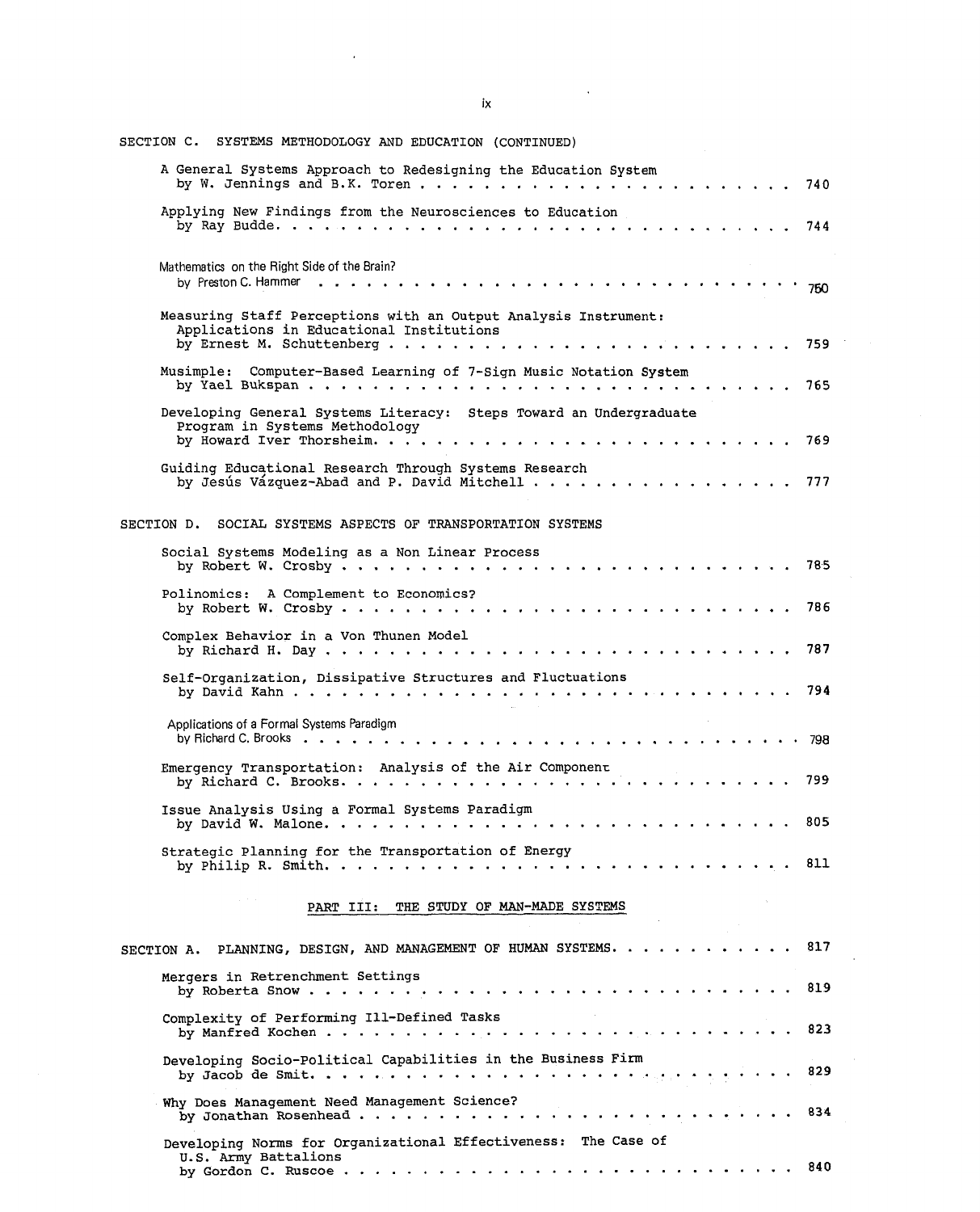| SECTION B.<br>SYSTEMS METHODOLOGY IN MANAGEMENT<br>847<br>.                                                         |
|---------------------------------------------------------------------------------------------------------------------|
| Natural Laws in Management<br>by Paul Rubinyi.<br>849                                                               |
| A Systems Improvement Method for Managers<br>by Robert M. Krone<br>. 854                                            |
| Developing Managerial Applications from Basic General Systems Concepts<br>. 861                                     |
| General Cybernetic Systems Theory and the Systems Methodology of American<br>Administration and Management<br>. 867 |
| A General Policy Systems Approach to Organizational Governance<br>. . 875                                           |
| Living Systems Theory as a Management Tool<br>. 886                                                                 |
| Problems of Systems Literacy in Management Education<br>. . 889                                                     |
| SECTION C.<br>SYSTEMS METHODS IN URBAN AND RURAL PLANNING<br>. 895                                                  |
| Unknowns and Unknowables: Coping with Uncertainty in Socioecological Systems                                        |
| The Town as a System: A Methodology for Computerized Modelling of Building<br>Process and Living                    |
| The Planning Process as an Adaptive System                                                                          |
| Systems Approach in the Planning of Human Activity Systems: Some Case<br>Studies in Brazil<br>. 931                 |
| Social and Natural Requlation Processes and House Design<br>934                                                     |
| SECTION D.<br>SYSTEMS METHODOLOGY IN HEALTH CARE AND CLINICAL RESEARCH. 945                                         |
| Boundary Exchange and Timekeeping in Health Care Management<br>. 947                                                |
| Functional Localization Assumptions as Impediments to Clinical Research<br>953                                      |
| SECTION E. SYSTEMS METHODS APPLIED TO GOVERNMENT AND CONFLICT RESOLUTION 963                                        |
| Systems Methodology and Conflict Resolution                                                                         |
| Formalizing Conflict Resolution in Policy Making                                                                    |
| Planning with the Virginia Division of Forestry<br>by William C. Wood II, R.B. McDonald, and A.N. Christakis. 967   |
| A Symposium: Systems Methodology Applied to Government                                                              |
| Developments in Conflict Analysis                                                                                   |

 $\mathbf x$